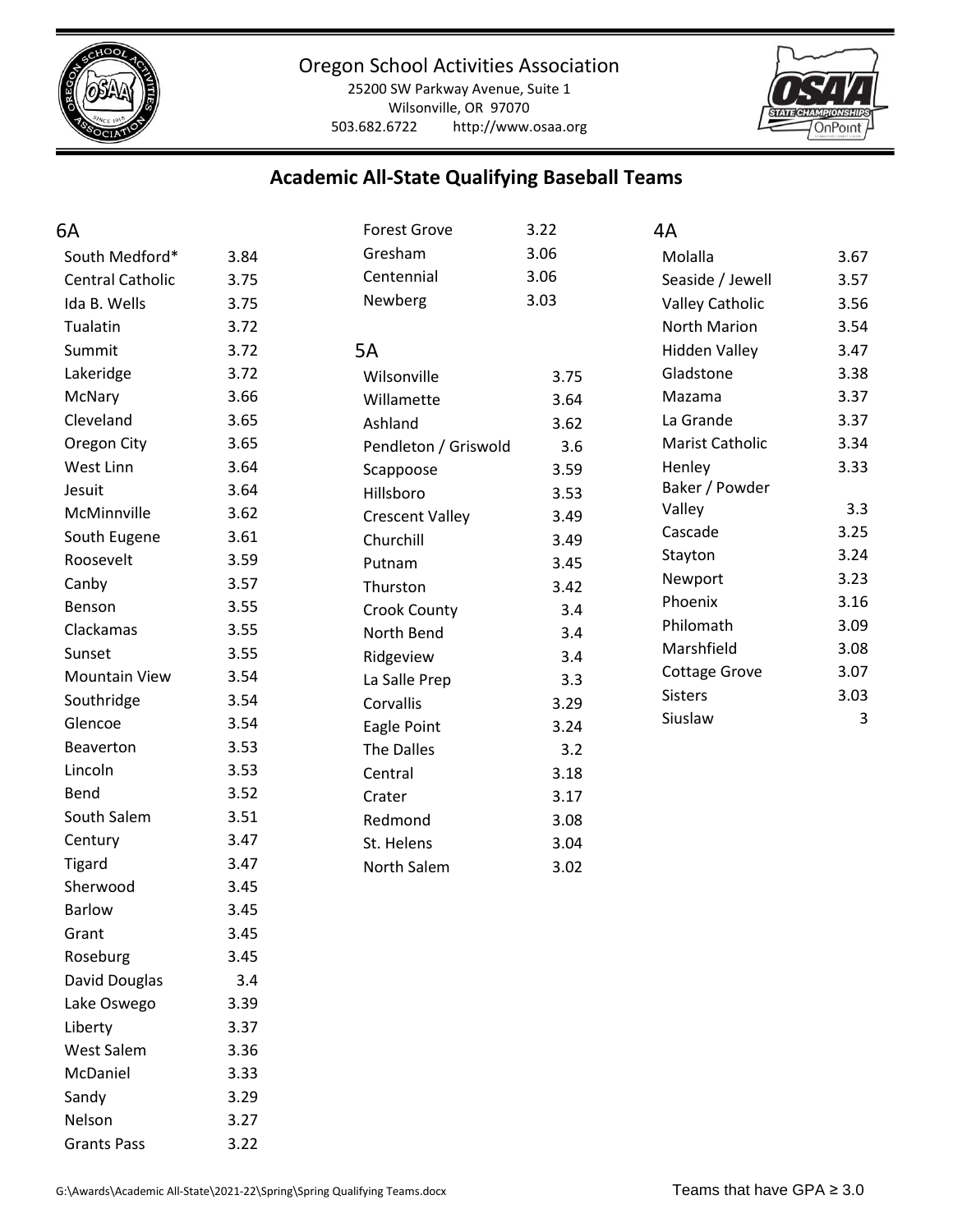

25200 SW Parkway Avenue, Suite 1 Wilsonville, OR 97070 503.682.6722 fax: 503.682.0960 http://www.osaa.org

Lost River 3.04



| 3A                       |      | 2A/1A                     |      |
|--------------------------|------|---------------------------|------|
| <b>Blanchet Catholic</b> | 3.81 | Regis                     | 3.62 |
| St. Mary's, Medford      | 3.44 | Kennedy                   | 3.61 |
| Santiam Christian        | 3.37 | Monroe                    | 3.6  |
| Scio                     | 3.37 | Central Linn              | 3.47 |
| Cascade Christian        | 3.36 | St. Paul                  | 3.42 |
| Warrenton                | 3.3  | Culver                    | 3.39 |
| Amity                    | 3.29 | <b>Nestucca</b>           | 3.37 |
| Yamhill-Carlton          | 3.25 | Western Christian         | 3.35 |
| <b>Nyssa</b>             | 3.16 | East Linn Christian Acad. | 3.34 |
| <b>Pleasant Hill</b>     | 3.16 | Knappa                    | 3.22 |
| Sutherlin                | 3.14 | Bandon                    | 3.14 |
| <b>Burns</b>             | 3.1  | Weston-McEwen             | 3.13 |
| South Umpqua             | 3.07 | North Lake                | 3.12 |
| Vale                     | 3    | Sheridan                  | 3.12 |
|                          |      | Adrian                    | 3.07 |
|                          |      | Elkton                    | 3.05 |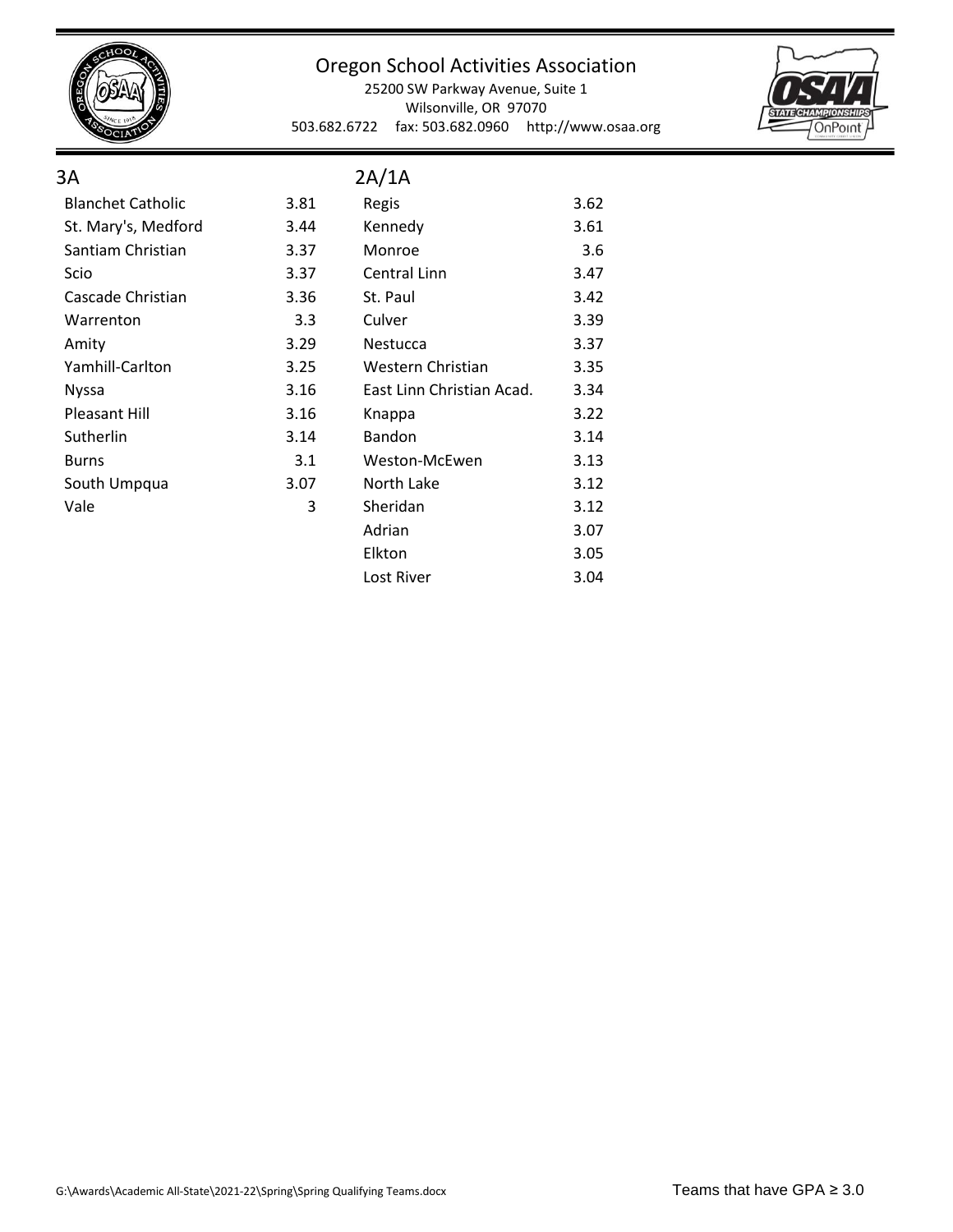

25200 SW Parkway Avenue, Suite 1 Wilsonville, OR 97070 503.682.6722 fax: 503.682.0960 http://www.osaa.org



# **Academic All-State Qualifying Softball Teams**

| 6A                      |      | <b>Grants Pass</b>     | 3.22 | 4A                     |      |
|-------------------------|------|------------------------|------|------------------------|------|
| Grant*                  | 3.93 | Cleveland              | 3.2  | <b>Cottage Grove</b>   | 3.82 |
| Oregon City             | 3.9  | Lincoln                | 3.18 | <b>Marist Catholic</b> | 3.79 |
| Lake Oswego             | 3.86 | Canby                  | 3.13 | <b>Valley Catholic</b> | 3.76 |
| Ida B. Wells            | 3.85 | McKay                  | 3.13 | <b>Hidden Valley</b>   | 3.71 |
| McMinnville             | 3.84 |                        |      | Mazama                 | 3.66 |
| <b>Tigard</b>           | 3.81 |                        |      | Molalla                | 3.6  |
| Summit                  | 3.79 | 5A                     |      | Henley                 | 3.6  |
| Liberty                 | 3.75 | Central                | 3.9  | North Marion           | 3.6  |
| South Eugene            | 3.75 | Churchill              | 3.82 | North Valley           | 3.55 |
| <b>Forest Grove</b>     | 3.7  | Putnam                 | 3.77 | Stayton                | 3.48 |
| Lakeridge               | 3.7  | Dallas / Falls City    | 3.74 | Baker / Powder         |      |
| <b>West Salem</b>       | 3.69 | North Bend             | 3.72 | Valley                 | 3.45 |
| South Medford           | 3.68 | Wilsonville            | 3.71 | <b>Sisters</b>         | 3.44 |
| Sunset                  | 3.68 | <b>Crook County</b>    | 3.68 | Phoenix                | 3.43 |
| Clackamas               | 3.68 | Corvallis              | 3.68 | Seaside                | 3.43 |
| <b>Barlow</b>           | 3.67 | Crater                 | 3.68 | Astoria                | 3.42 |
| McNary                  | 3.66 | The Dalles / Dufur     |      | Gladstone              | 3.38 |
| Sherwood                | 3.66 | / South Wasco          |      | Philomath              | 3.35 |
| Nelson                  | 3.65 | County                 | 3.67 | Marshfield             | 3.33 |
| Glencoe                 | 3.65 | Pendleton /            |      | Cascade                | 3.32 |
| Tualatin                | 3.61 | Griswold               | 3.62 | Tillamook              | 3.31 |
| West Linn               | 3.61 | St. Helens             | 3.58 | La Grande              | 3.3  |
| Jesuit                  | 3.61 | Scappoose              | 3.58 | Siuslaw                | 3.29 |
| Bend                    | 3.6  | La Salle Prep          | 3.57 | Newport                | 3.29 |
| <b>Central Catholic</b> | 3.6  | Ashland                | 3.49 | Woodburn               | 3.21 |
| Roosevelt               | 3.57 | Thurston               | 3.38 | <b>Sweet Home</b>      | 3.2  |
| McDaniel                | 3.53 | Parkrose               | 3.37 |                        |      |
| Southridge              | 3.47 | West Albany            | 3.36 |                        |      |
| Centennial              | 3.46 | Willamette             | 3.34 |                        |      |
| Century                 | 3.45 | Hillsboro              | 3.31 |                        |      |
| Roseburg                | 3.45 | Ridgeview              | 3.27 |                        |      |
| Gresham                 | 3.4  | Redmond                | 3.25 |                        |      |
| Beaverton               | 3.4  | <b>Crescent Valley</b> | 3.23 |                        |      |
| Newberg                 | 3.4  | Eagle Point            | 3.08 |                        |      |
| South Salem             | 3.39 | North Salem            | 3.02 |                        |      |
| <b>Mountain View</b>    | 3.34 |                        |      |                        |      |
| Sandy                   | 3.25 |                        |      |                        |      |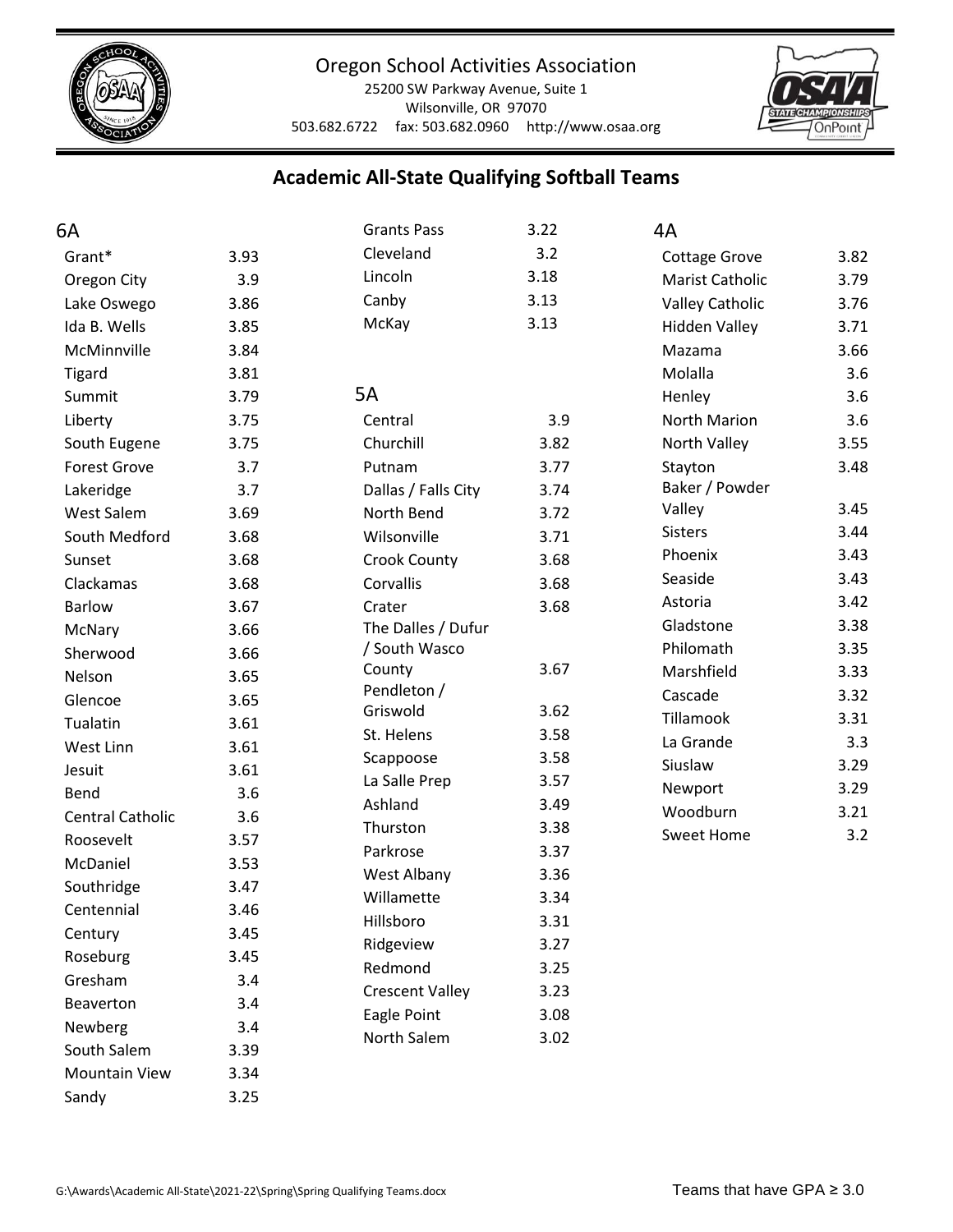

#### Oregon School Activities Association

25200 SW Parkway Avenue, Suite 1 Wilsonville, OR 97070 503.682.6722 fax: 503.682.0960 http://www.osaa.org



#### 3A

## 2A/1A

| South Umpqua             | 3.82 | Pilot Rock / Nixyaawii | 3.78 |
|--------------------------|------|------------------------|------|
| Creswell                 | 3.8  | <b>North Douglas</b>   | 3.72 |
| <b>Pleasant Hill</b>     | 3.79 | Sheridan               | 3.72 |
| Santiam Christian        | 3.76 | Jefferson              | 3.7  |
| <b>Burns</b>             | 3.76 | Kennedy                | 3.68 |
| Warrenton                | 3.6  | St. Paul               | 3.65 |
| Scio                     | 3.56 | Elkton                 | 3.58 |
| Yamhill-Carlton          | 3.53 | Grant Union / Prairie  |      |
| <b>Blanchet Catholic</b> | 3.49 | City                   | 3.54 |
| Harrisburg / Mohawk      | 3.45 | Lost River             | 3.54 |
| Sutherlin                | 3.43 | Western Christian      | 3.54 |
| Vale                     | 3.41 | Oakland                | 3.51 |
| Cascade Christian        | 3.41 | Knappa                 | 3.5  |
| Amity                    | 3.39 | Culver                 | 3.46 |
| <b>Nyssa</b>             | 3.32 | Bandon                 | 3.4  |
|                          |      | Lowell                 | 3.4  |
|                          |      | Monroe                 | 3.38 |
|                          |      | Nestucca               | 3.36 |
|                          |      | Central Linn           | 3.23 |
|                          |      | Weston-McEwen          | 3.21 |
|                          |      | Adrian                 | 3.07 |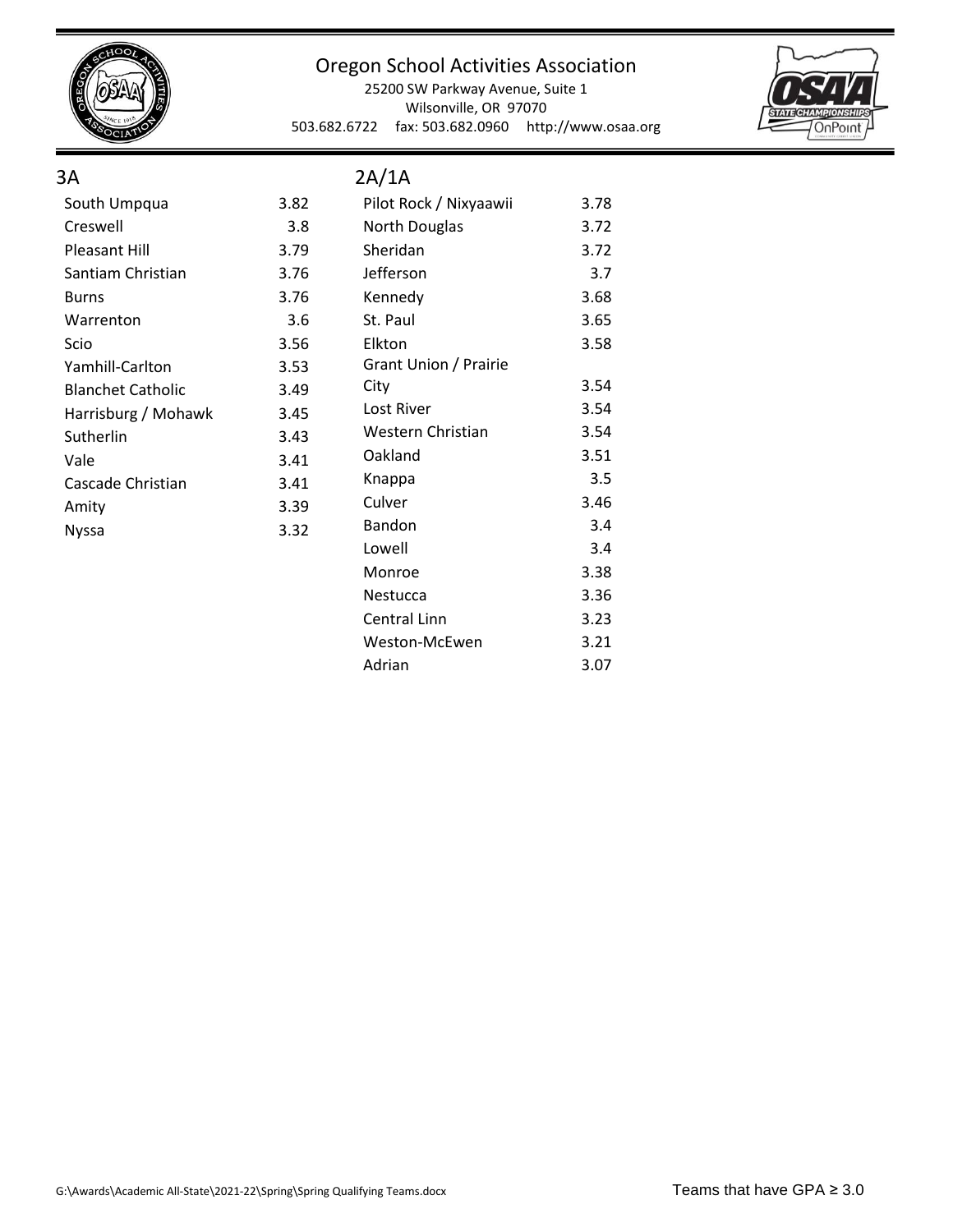

25200 SW Parkway Avenue, Suite 1 Wilsonville, OR 97070 503.682.6722 fax: 503.682.0960 http://www.osaa.org



# **Academic All-State Qualifying Boys Track & Field Teams**

| 6A                 |      | 5A                     |      | 4A                     |      |
|--------------------|------|------------------------|------|------------------------|------|
| Jefferson          | 3.75 | La Salle Prep          | 3.66 | <b>Valley Catholic</b> | 3.77 |
| Grant              | 3.73 | Pendleton              | 3.58 | Philomath              | 3.7  |
| Tualatin           | 3.73 | Corvallis              | 3.55 | Cottage Grove          | 3.66 |
| <b>Tigard</b>      | 3.72 | Ashland                | 3.55 | Marist Catholic        | 3.58 |
| Bend               | 3.72 | Central                | 3.53 | Molalla                | 3.56 |
| Summit             | 3.72 | Redmond                | 3.51 | Siuslaw                | 3.52 |
| Lakeridge          | 3.71 | Crater                 | 3.5  | Seaside                | 3.51 |
| South Salem        | 3.7  | Hillsboro              | 3.48 | Astoria                | 3.5  |
| Lincoln            | 3.69 | Wilsonville            | 3.47 | <b>Baker</b>           | 3.49 |
| Jesuit             | 3.69 | Parkrose               | 3.47 | Phoenix                | 3.47 |
| Ida B. Wells       | 3.68 | <b>Dallas</b>          | 3.46 | Gladstone              | 3.45 |
| Oregon City        | 3.67 | <b>Crescent Valley</b> | 3.43 | Cascade                | 3.45 |
| McNary             | 3.63 | Willamette             | 3.4  | North Valley           | 3.42 |
| Sunset             | 3.62 | Ridgeview              | 3.4  | Mazama                 | 3.4  |
| Cleveland          | 3.59 | The Dalles             | 3.39 | Tillamook              | 3.33 |
| Lake Oswego        | 3.57 | West Albany            | 3.38 | La Grande              | 3.3  |
| South Medford      | 3.54 | North Bend             | 3.35 | Stayton                | 3.26 |
| Nelson             | 3.51 | Scappoose              | 3.34 | Marshfield             | 3.25 |
| Century            | 3.48 | Putnam                 | 3.3  | Newport                | 3.25 |
| McDaniel           | 3.47 | Thurston               | 3.24 | North Marion           | 3.23 |
| Roseburg           | 3.46 |                        |      | Henley                 | 3.11 |
| McMinnville        | 3.46 |                        |      | <b>Hidden Valley</b>   | 3.08 |
| Clackamas          | 3.46 |                        |      | <b>Sweet Home</b>      | 3.04 |
| Benson             | 3.45 |                        |      |                        |      |
| <b>Barlow</b>      | 3.41 |                        |      |                        |      |
| West Linn          | 3.4  |                        |      |                        |      |
| Glencoe            | 3.36 |                        |      |                        |      |
| Canby              | 3.34 |                        |      |                        |      |
| Newberg            | 3.34 |                        |      |                        |      |
| Sherwood           | 3.33 |                        |      |                        |      |
| Roosevelt          | 3.27 |                        |      |                        |      |
| Sandy              | 3.19 |                        |      |                        |      |
| <b>Grants Pass</b> | 3.09 |                        |      |                        |      |
| McKay              | 3.08 |                        |      |                        |      |
| Beaverton          | 3.06 |                        |      |                        |      |

Centennial 3.06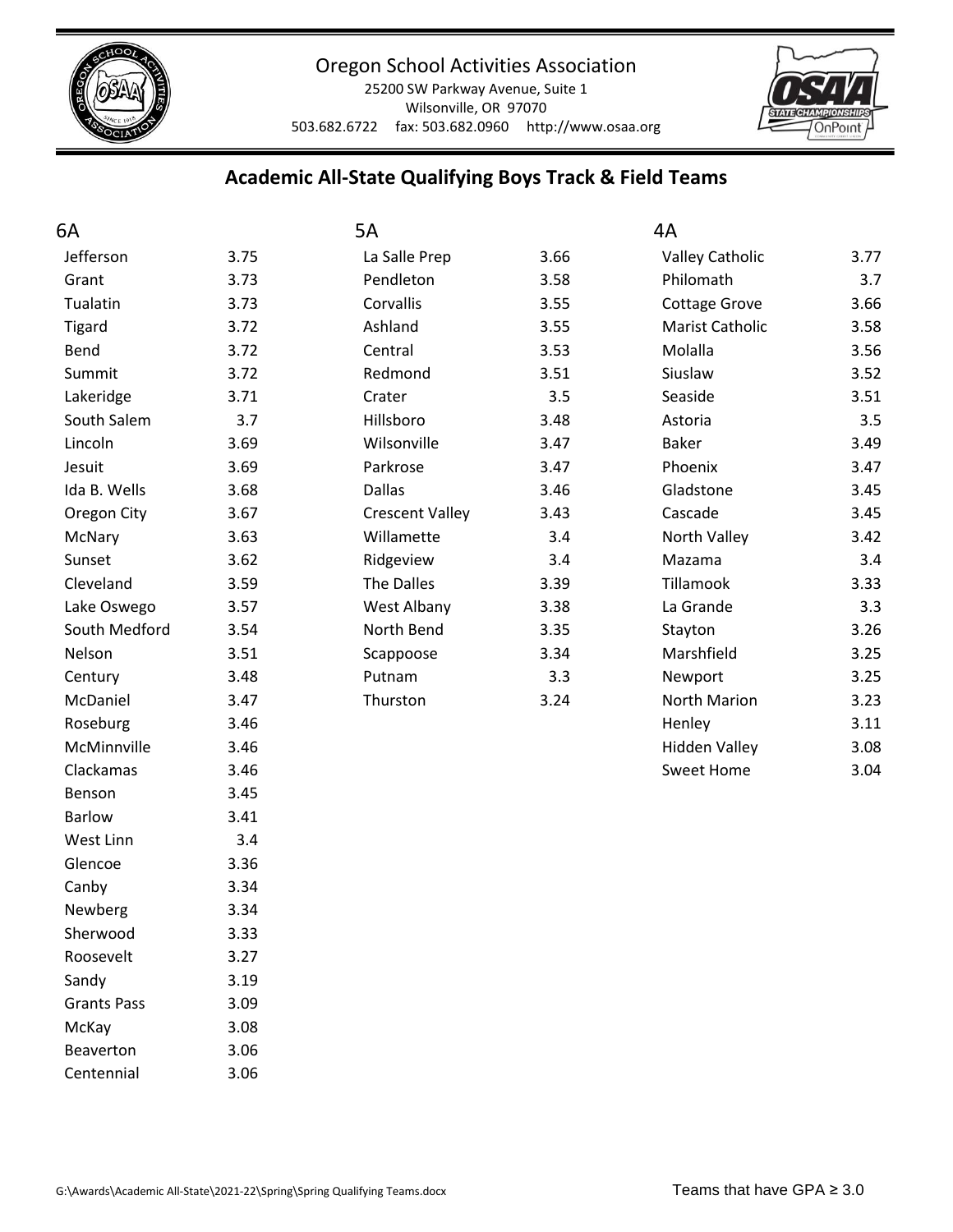

25200 SW Parkway Avenue, Suite 1 Wilsonville, OR 97070 503.682.6722 fax: 503.682.0960 http://www.osaa.org



#### 3A Warrenton 3.67 Scio 3.64 Riverdale 3.61 Cascade Christian 3.59 Santiam Christian 3.55 Burns 3.54 Pleasant Hill 3.54 St. Mary's, Medford 3.48 Blanchet Catholic 3.37 Nyssa 3.35 Yamhill-Carlton 3.27 Vale 3.2 Harrisburg 3.16 Sutherlin 3.13 South Umpqua 3 2A Regis 3.66 Monroe 3.52 Central Linn 3.42 Oakland 3.4 Lost River 3.38 Salem Academy 3.29 Kennedy 3.25 Nestucca 3.24 Weston-McEwen 3.19 Culver 3.12 East Linn Christian Acad. 3.12 1A St. Stephen's Acad.\* 3.88 Crosspoint Christian 3.83 Southwest Christian 3.63 Crosshill Christian 3.51 St. Paul 3.51 North Douglas 3.49 Ione 3.44 North Lake 3.41 North Clackamas Christian 3.38 Crane 3.33 Adrian 3.32 C.S. Lewis Academy 3.24 Horizon Christian, Hood River 3.17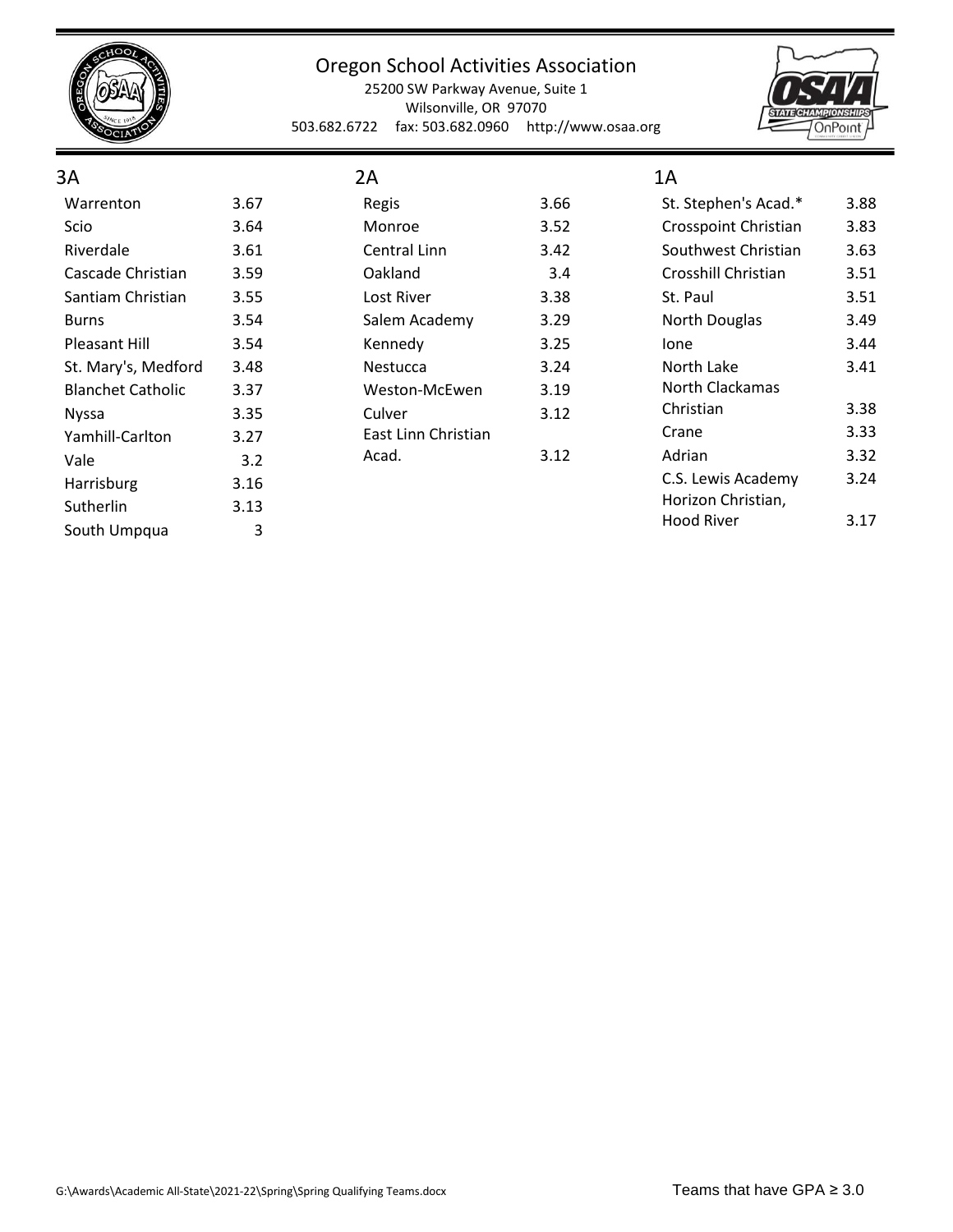

25200 SW Parkway Avenue, Suite 1 Wilsonville, OR 97070 503.682.6722 fax: 503.682.0960 http://www.osaa.org



# **Academic All-State Qualifying Girls Track & Field Teams**

| 6A                 |      | 5A                      |      | 4A                     |      |
|--------------------|------|-------------------------|------|------------------------|------|
| Jefferson*         | 3.95 | Ashland                 | 3.84 | North Marion*          | 3.95 |
| Bend               | 3.88 | Scappoose               | 3.83 | Molalla                | 3.85 |
| Grant              | 3.88 | <b>Dallas</b>           | 3.81 | <b>Baker</b>           | 3.76 |
| Ida B. Wells       | 3.86 | Hillsboro               | 3.81 | Siuslaw                | 3.75 |
| Cleveland          | 3.86 | Parkrose                | 3.81 | Philomath              | 3.72 |
| Jesuit             | 3.84 | <b>Crescent Valley</b>  | 3.8  | Tillamook              | 3.69 |
| Sunset             | 3.82 | Pendleton               | 3.74 | Newport                | 3.69 |
| South Salem        | 3.82 | Central                 | 3.74 | Marist Catholic        | 3.68 |
| <b>Tigard</b>      | 3.79 | La Salle Prep           | 3.73 | North Valley           | 3.66 |
| Tualatin           | 3.79 | Corvallis               | 3.73 | <b>Cottage Grove</b>   | 3.64 |
| Summit             | 3.78 | Wilsonville             | 3.71 | Phoenix                | 3.63 |
| West Linn          | 3.77 | Putnam                  | 3.68 | Cascade                | 3.61 |
| Lakeridge          | 3.75 | <b>The Dalles</b>       | 3.63 | Seaside                | 3.6  |
| Roosevelt          | 3.72 | West Albany             | 3.62 | La Grande              | 3.57 |
| Clackamas          | 3.71 | Willamette              | 3.59 | <b>Valley Catholic</b> | 3.57 |
| Lake Oswego        | 3.71 | Crater                  | 3.57 | Woodburn               | 3.56 |
| Oregon City        | 3.71 | Thurston                | 3.56 | Astoria                | 3.5  |
| McDaniel           | 3.71 | North Bend              | 3.53 | Gladstone              | 3.47 |
| St. Mary's         |      | <b>Crook County</b>     | 3.5  | Henley                 | 3.47 |
| Academy            | 3.68 | Eagle Point /           |      | Marshfield             | 3.45 |
| Sherwood           | 3.67 | <b>Prospect Charter</b> | 3.42 | <b>Hidden Valley</b>   | 3.44 |
| McNary             | 3.67 | Ridgeview               | 3.39 | Mazama                 | 3.37 |
| Lincoln            | 3.66 | Redmond                 | 3.38 | <b>Sweet Home</b>      | 3.35 |
| McMinnville        | 3.66 |                         |      |                        |      |
| <b>Barlow</b>      | 3.66 |                         |      |                        |      |
| South Medford      | 3.62 |                         |      |                        |      |
| Glencoe            | 3.61 |                         |      |                        |      |
| Roseburg           | 3.61 |                         |      |                        |      |
| Newberg            | 3.57 |                         |      |                        |      |
| Nelson             | 3.55 |                         |      |                        |      |
| Century            | 3.54 |                         |      |                        |      |
| Beaverton          | 3.53 |                         |      |                        |      |
| Centennial         | 3.52 |                         |      |                        |      |
| McKay              | 3.51 |                         |      |                        |      |
| Canby              | 3.49 |                         |      |                        |      |
| <b>Grants Pass</b> | 3.47 |                         |      |                        |      |

Benson 3.46 Sandy 3.24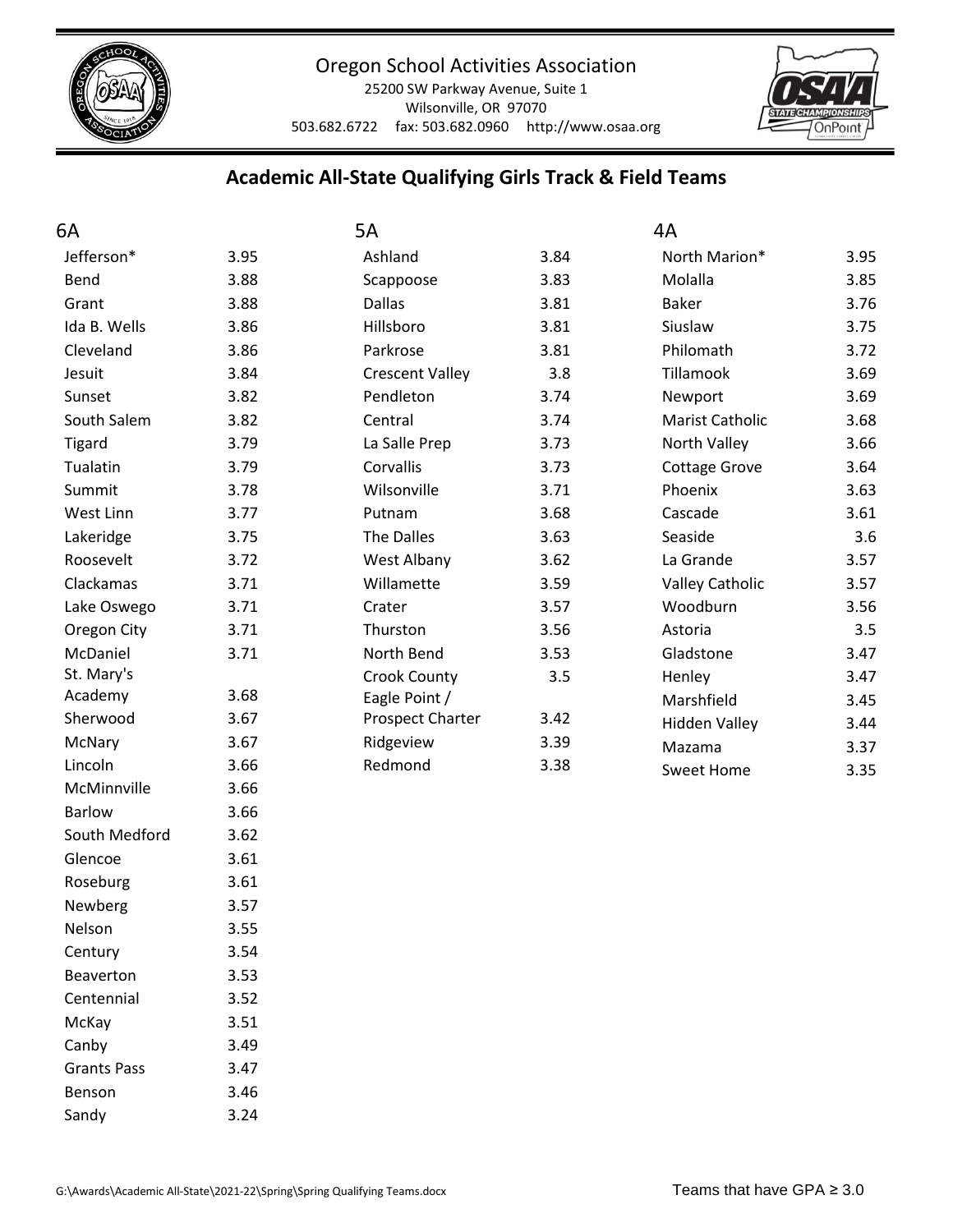

25200 SW Parkway Avenue, Suite 1 Wilsonville, OR 97070 503.682.6722 fax: 503.682.0960 http://www.osaa.org



## 3A

| St. Mary's School | 3.93 |
|-------------------|------|
| Creswell          | 3.86 |
| Yamhill-Carlton   | 3.78 |
| Burns             | 3.78 |
| Vale              | 3.75 |
| Santiam Christian | 3.75 |
| Riverdale         | 3.71 |
| Harrisburg        | 3.67 |
| South Umpqua      | 3.65 |
| Scio              | 3.6  |
| Nyssa             | 3.59 |
| Pleasant Hill     | 3.58 |
| Warrenton         | 3.56 |
| Cascade Christian | 3.49 |
| Sutherlin         | 3.48 |
| Amity             | 3.46 |
|                   |      |

| 2Α                  |      |
|---------------------|------|
| Oakland             | 3.88 |
| Regis               | 3.83 |
| Central Linn        | 3.78 |
| Monroe              | 3.77 |
| Kennedy             | 3.7  |
| Salem Academy       | 3.62 |
| <b>Grant Union</b>  | 3.59 |
| East Linn Christian |      |
| Acad.               | 3.53 |
| Lost River          | 3.51 |
| Nestucca            | 3.45 |
| Weston-McEwen       | 3.43 |
| Pilot Rock /        |      |
| Nixyaawii           | 3.41 |
| Culver              | 3.38 |

| 1Α                  |      |
|---------------------|------|
| St. Stephen's Acad. | 3.88 |
| St. Paul            | 3.87 |
| Southwest Christian | 3.84 |
| <b>Four Rivers</b>  | 3.83 |
| Adrian              | 3.79 |
| C.S. Lewis Academy  | 3.74 |
| Horizon Christian,  |      |
| Hood River          | 3.69 |
| North Clackamas     |      |
| Christian           | 3.67 |
| Crosshill Christian | 3.63 |
| Crane               | 3.48 |
| North Douglas       | 3.36 |
| North Lake          | 3.08 |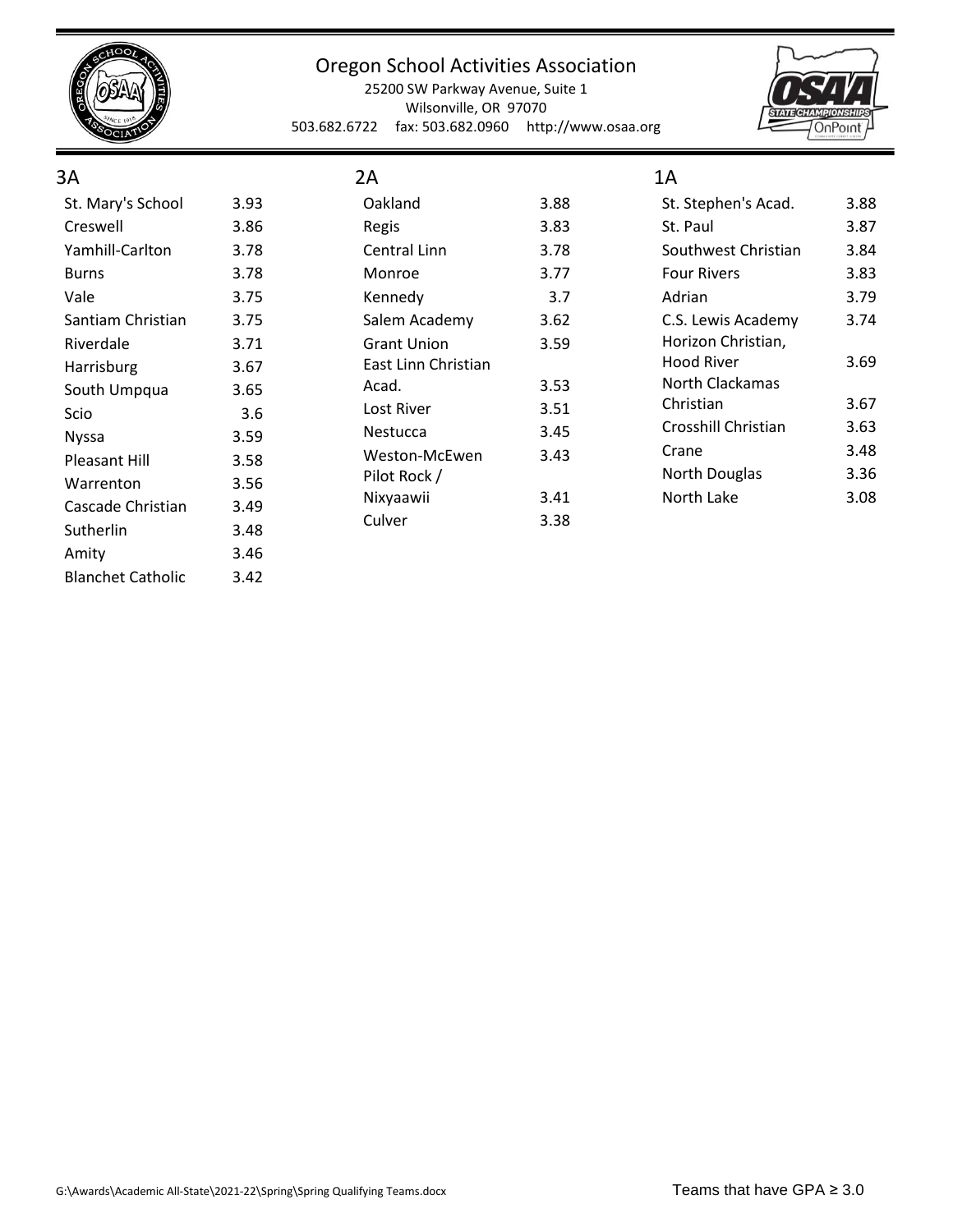

25200 SW Parkway Avenue, Suite 1 Wilsonville, OR 97070 503.682.6722 fax: 503.682.0960 http://www.osaa.org



## **Academic All-State Qualifying Boys Tennis Teams**

| 6A                      |      | 5A                     |      | 4A/3A/2A/1A              |      |
|-------------------------|------|------------------------|------|--------------------------|------|
| South Eugene*           | 3.98 | <b>Crescent Valley</b> | 3.78 | <b>Sisters</b>           | 3.86 |
| Lake Oswego             | 3.96 | <b>Dallas</b>          | 3.77 | Riverdale                | 3.78 |
| <b>Tigard</b>           | 3.9  | Ashland                | 3.77 | <b>Valley Catholic</b>   | 3.75 |
| Jesuit                  | 3.82 | Hillsboro              | 3.73 | Baker / Powder Valley    | 3.74 |
| <b>Central Catholic</b> | 3.79 | Churchill              | 3.71 | Marist Catholic          | 3.74 |
| Sherwood                | 3.78 | North Salem            | 3.65 | Philomath                | 3.72 |
| <b>Barlow</b>           | 3.77 | Wilsonville            | 3.59 | Vale                     | 3.71 |
| Grant                   | 3.75 | La Salle Prep          | 3.58 | <b>Nyssa</b>             | 3.7  |
| Tualatin                | 3.74 | Parkrose               | 3.51 | St. Mary's, Medford      | 3.64 |
| Sunset                  | 3.74 | Central                | 3.5  | Stayton                  | 3.62 |
| <b>Grants Pass</b>      | 3.73 | West Albany            | 3.5  | Cascade Christian        | 3.51 |
| Summit                  | 3.73 | Ridgeview              | 3.49 | Creswell                 | 3.46 |
| Newberg                 | 3.72 | Putnam                 | 3.49 | Mazama                   | 3.4  |
| McDaniel                | 3.7  | Pendleton              | 3.46 | Henley                   | 3.35 |
| Nelson                  | 3.68 | Redmond                | 3.45 | Cascade                  | 3.33 |
| Clackamas               | 3.67 | Corvallis              | 3.42 | Molalla                  | 3.33 |
| Lakeridge               | 3.67 | North Bend             | 3.4  | <b>Four Rivers</b>       | 3.29 |
| Centennial              | 3.66 | Thurston               | 3.39 | <b>Blanchet Catholic</b> | 3.29 |
| Glencoe                 | 3.65 | <b>Crook County</b>    | 3.13 | North Marion             | 3.18 |
| McMinnville             | 3.64 | The Dalles             | 3.1  | Woodburn                 | 3.16 |
| Beaverton               | 3.64 | Willamette             | 3.05 | lone / Heppner           | 3.1  |
| McKay                   | 3.62 |                        |      | Weston-McEwen /          |      |
| Bend                    | 3.62 |                        |      | Griswold                 | 3.1  |
| South Salem             | 3.62 |                        |      |                          |      |
| Roosevelt               | 3.61 |                        |      |                          |      |
| West Linn               | 3.6  |                        |      |                          |      |
| Lincoln                 | 3.59 |                        |      |                          |      |
| <b>Mountain View</b>    | 3.57 |                        |      |                          |      |
| Canby                   | 3.55 |                        |      |                          |      |
| <b>Forest Grove</b>     | 3.52 |                        |      |                          |      |
| Roseburg                | 3.5  |                        |      |                          |      |
| Southridge              | 3.49 |                        |      |                          |      |
| Ida B. Wells            | 3.48 |                        |      |                          |      |
| Century                 | 3.43 |                        |      |                          |      |
| Gresham                 | 3.39 |                        |      |                          |      |
| Benson                  | 3.38 |                        |      |                          |      |

South Medford 3.36 McNary 3.31 Sandy 3.28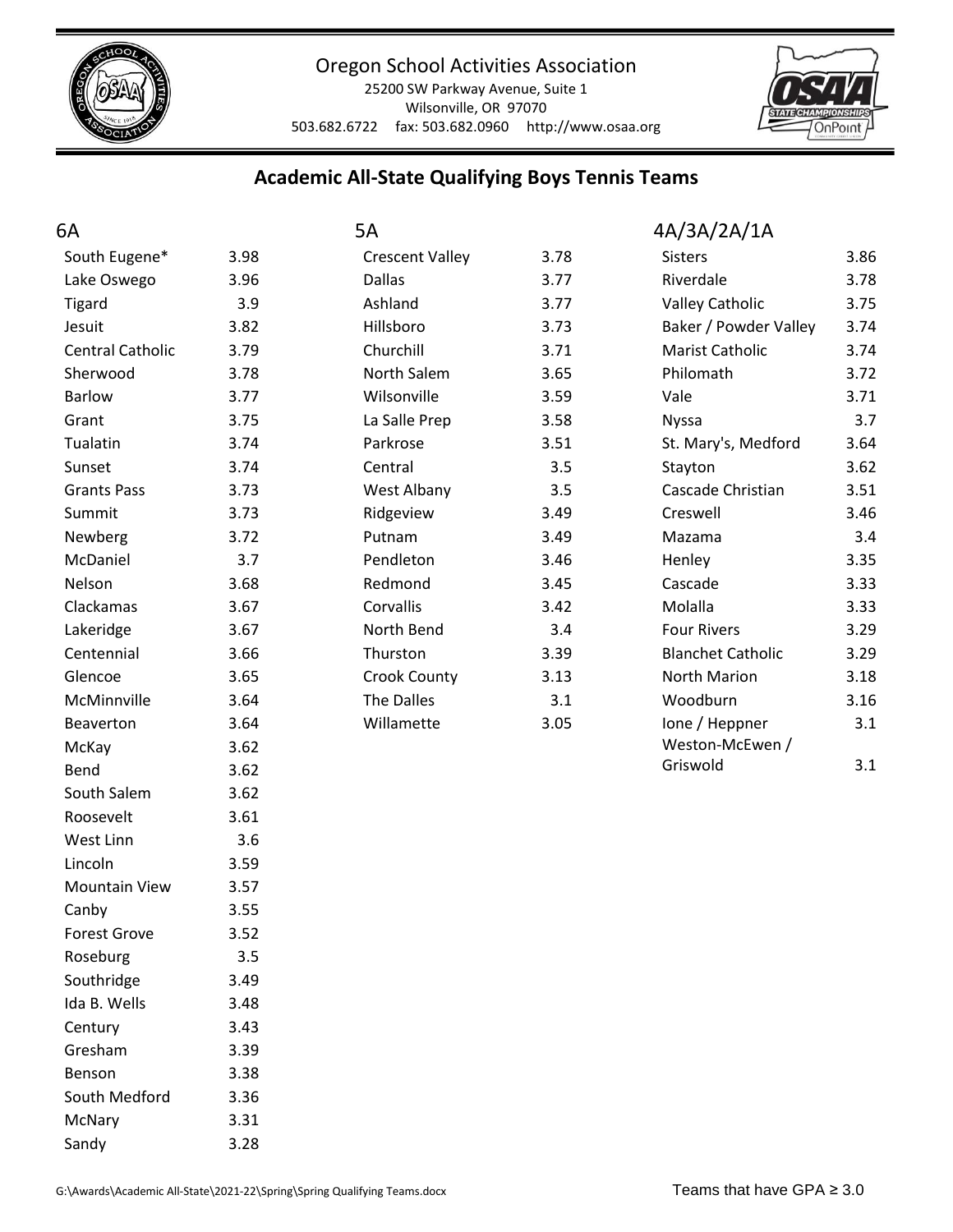

25200 SW Parkway Avenue, Suite 1 Wilsonville, OR 97070 503.682.6722 fax: 503.682.0960 http://www.osaa.org



# **Academic All-State Qualifying Girls Tennis Teams**

| 6A                            |      | Glencoe                | 3.42 | 4A/3A/2A/1A              |      |
|-------------------------------|------|------------------------|------|--------------------------|------|
| South Medford                 | 3.92 | 5A                     |      | Tillamook*               | 3.95 |
| <b>Barlow</b>                 | 3.91 | Churchill              | 3.94 | Philomath                | 3.89 |
| Summit                        | 3.91 | Parkrose               | 3.93 | North Marion             | 3.89 |
| West Salem                    | 3.91 | Ashland                | 3.87 | Cascade Christian        | 3.87 |
| South Salem                   | 3.89 | Wilsonville            | 3.85 |                          | 3.86 |
| South Eugene                  | 3.89 | Pendleton              | 3.85 | Henley                   |      |
| Cleveland                     | 3.88 |                        |      | lone / Heppner           | 3.83 |
| Tualatin                      | 3.87 | Ridgeview              | 3.84 | Cascade                  | 3.81 |
| Ida B. Wells                  | 3.87 | <b>Crescent Valley</b> | 3.81 | <b>Nyssa</b>             | 3.8  |
| Clackamas                     | 3.86 | Central                | 3.81 | St. Mary's, Medford      | 3.78 |
| <b>Tigard</b>                 | 3.86 | Redmond                | 3.76 | Stayton                  | 3.75 |
| Oregon City                   | 3.86 | <b>Dallas</b>          | 3.74 | Vale                     | 3.72 |
| Grant                         | 3.84 | Putnam                 | 3.74 | Molalla                  | 3.72 |
| Lake Oswego                   | 3.84 | La Salle Prep          | 3.73 | Riverdale                | 3.71 |
| McMinnville                   | 3.82 | Hillsboro              | 3.73 | Woodburn                 | 3.7  |
| Jesuit                        | 3.81 | Corvallis              | 3.71 | <b>Valley Catholic</b>   | 3.7  |
| David Douglas                 | 3.8  | <b>Crook County</b>    | 3.69 | Baker / Powder Valley    | 3.66 |
| Nelson                        | 3.79 | The Dalles             | 3.56 |                          |      |
| Lincoln                       | 3.77 |                        |      | <b>Four Rivers</b>       | 3.65 |
| McDaniel                      | 3.76 | North Bend             | 3.55 | Marist Catholic          | 3.64 |
| Beaverton                     | 3.76 | West Albany            | 3.45 | <b>Blanchet Catholic</b> | 3.57 |
| Sherwood                      | 3.76 | Thurston               | 3.4  | Mazama                   | 3.57 |
| McNary                        | 3.75 | Willamette             | 3.32 | Weston-McEwen /          |      |
| St. Mary's                    | 3.73 |                        |      | Griswold                 | 3.56 |
| Academy<br><b>Grants Pass</b> | 3.73 |                        |      | <b>Hidden Valley</b>     | 3.55 |
| Bend                          | 3.72 |                        |      | Marshfield               | 3.45 |
| Roosevelt                     | 3.68 |                        |      | Phoenix                  | 3.27 |
| <b>Forest Grove</b>           | 3.67 |                        |      | La Grande                | 3.17 |
| Southridge                    | 3.65 |                        |      |                          |      |
| Lakeridge                     | 3.65 |                        |      |                          |      |
| Benson                        | 3.64 |                        |      |                          |      |
| <b>Central Catholic</b>       | 3.64 |                        |      |                          |      |
| Newberg                       | 3.6  |                        |      |                          |      |
| Roseburg                      | 3.59 |                        |      |                          |      |
| Sunset                        | 3.58 |                        |      |                          |      |
| Centennial                    | 3.57 |                        |      |                          |      |
| West Linn                     | 3.56 |                        |      |                          |      |
| Gresham                       | 3.55 |                        |      |                          |      |
| Sandy                         | 3.53 |                        |      |                          |      |
| Canby                         | 3.49 |                        |      |                          |      |
| <b>Mountain View</b>          | 3.48 |                        |      |                          |      |
| Century                       | 3.47 |                        |      |                          |      |

McKay 3.47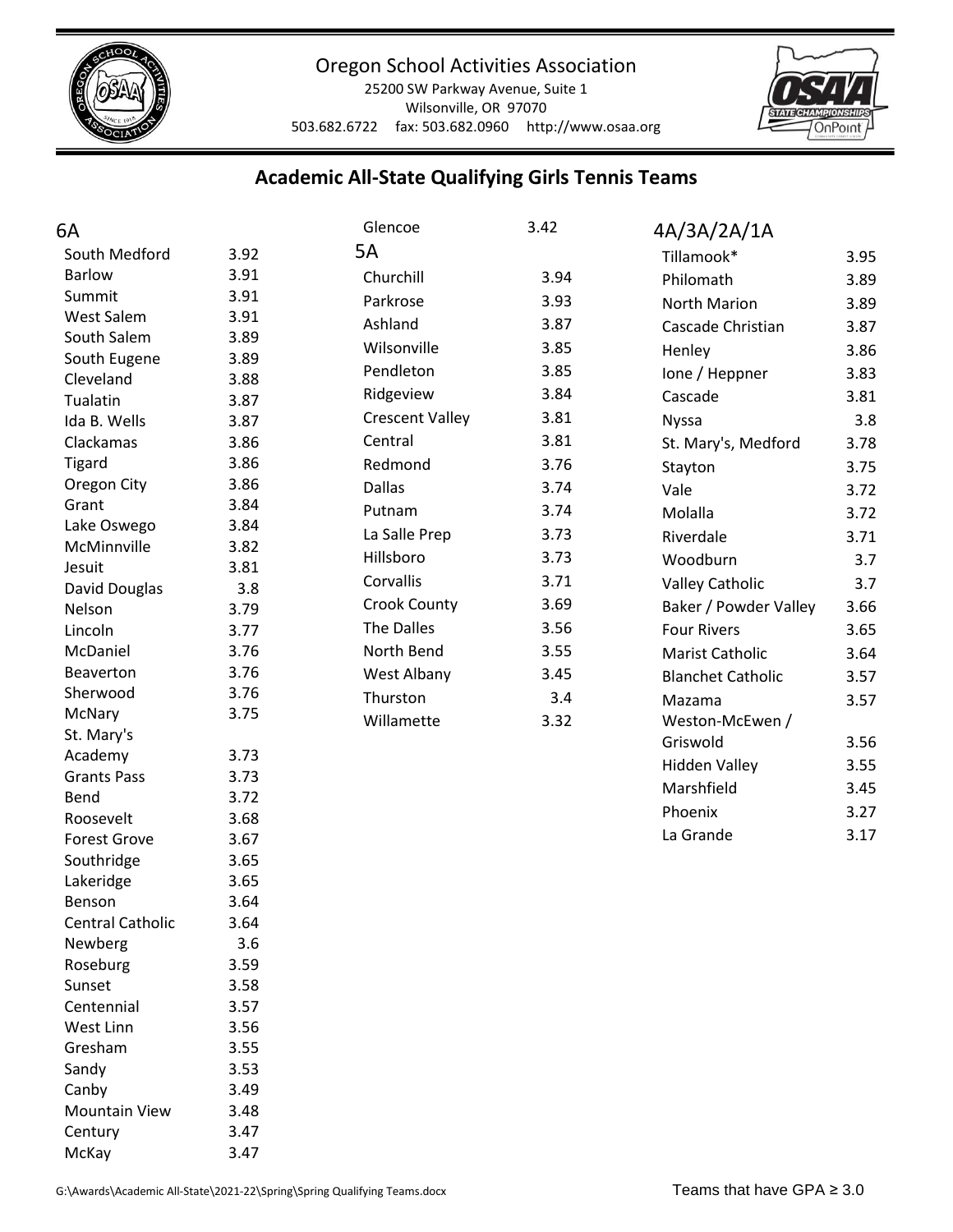

25200 SW Parkway Avenue, Suite 1 Wilsonville, OR 97070 503.682.6722 fax: 503.682.0960 http://www.osaa.org



# **Academic All-State Qualifying Boys Golf Teams**

| 6A                      |      | 5A                     |      | 4A                        |      |
|-------------------------|------|------------------------|------|---------------------------|------|
| Tigard*                 | 3.98 | Crater                 | 3.83 | Stayton                   | 3.75 |
| Newberg                 | 3.86 | La Salle Prep          | 3.74 | Tillamook                 | 3.69 |
| West Salem              | 3.85 | Central                | 3.7  | Henley                    | 3.68 |
| Lake Oswego             | 3.81 | <b>Crook County</b>    | 3.68 | <b>Valley Catholic</b>    | 3.59 |
| Lincoln                 | 3.76 | Redmond                | 3.64 | North Valley              | 3.57 |
| Summit                  | 3.72 | North Bend             | 3.63 | Marshfield                | 3.52 |
| South Eugene            | 3.7  | Corvallis              | 3.63 | Baker / Powder Valley     | 3.5  |
| West Linn               | 3.7  | Ashland                | 3.62 | Mazama                    | 3.44 |
| <b>Central Catholic</b> | 3.69 | Wilsonville            | 3.53 | North Marion              | 3.44 |
| Grant                   | 3.69 | <b>Crescent Valley</b> | 3.51 | Woodburn                  | 3.39 |
| Benson                  | 3.68 | <b>Dallas</b>          | 3.47 | Seaside                   | 3.37 |
| <b>Mountain View</b>    | 3.68 | Thurston               | 3.45 | Newport                   | 3.33 |
| <b>Barlow</b>           | 3.66 | North Salem            | 3.43 | Molalla                   | 3.3  |
| Lakeridge               | 3.65 | The Dalles             | 3.42 | Marist Catholic           | 3.27 |
| Nelson                  | 3.63 | Ridgeview              | 3.33 | Astoria                   | 3.23 |
| McMinnville             | 3.61 | Pendleton /            |      | Phoenix                   | 3.22 |
| Sunset                  | 3.61 | Griswold               | 3.33 | Cascade                   | 3.21 |
| Century                 | 3.6  | Scappoose              | 3.23 | La Grande                 | 3.11 |
| Clackamas               | 3.58 | Willamette             | 3.18 |                           |      |
| Ida B. Wells            | 3.57 | Eagle Point            | 3    | 3A/2A/1A                  |      |
| Glencoe                 | 3.53 |                        |      | Regis                     | 3.8  |
| Jesuit                  | 3.51 |                        |      | <b>Portland Adventist</b> |      |
| McNary                  | 3.5  |                        |      | Acad.                     | 3.78 |
| South Medford           | 3.49 |                        |      | Warrenton                 | 3.78 |
| South Salem             | 3.47 |                        |      | Harrisburg                | 3.75 |
| Beaverton               | 3.46 |                        |      | St. Mary's, Medford       | 3.65 |
| Sherwood                | 3.41 |                        |      | Blanchet Catholic /       |      |
| McDaniel                | 3.41 |                        |      | Willamette Valley         |      |
| Roosevelt               | 3.41 |                        |      | Christian                 | 3.53 |
| Oregon City             | 3.41 |                        |      | East Linn Christian Acad. | 3.51 |
| Tualatin                | 3.4  |                        |      | Bandon                    | 3.48 |
| Southridge              | 3.32 |                        |      | Riverdale                 | 3.48 |
| Bend                    | 3.28 |                        |      | Vale                      | 3.46 |
| Liberty                 | 3.26 |                        |      | <b>Nyssa</b>              | 3.22 |
| Sandy                   | 3.22 |                        |      | Amity                     | 3.09 |
| David Douglas           | 3.21 |                        |      |                           |      |
| Canby                   | 3.2  |                        |      |                           |      |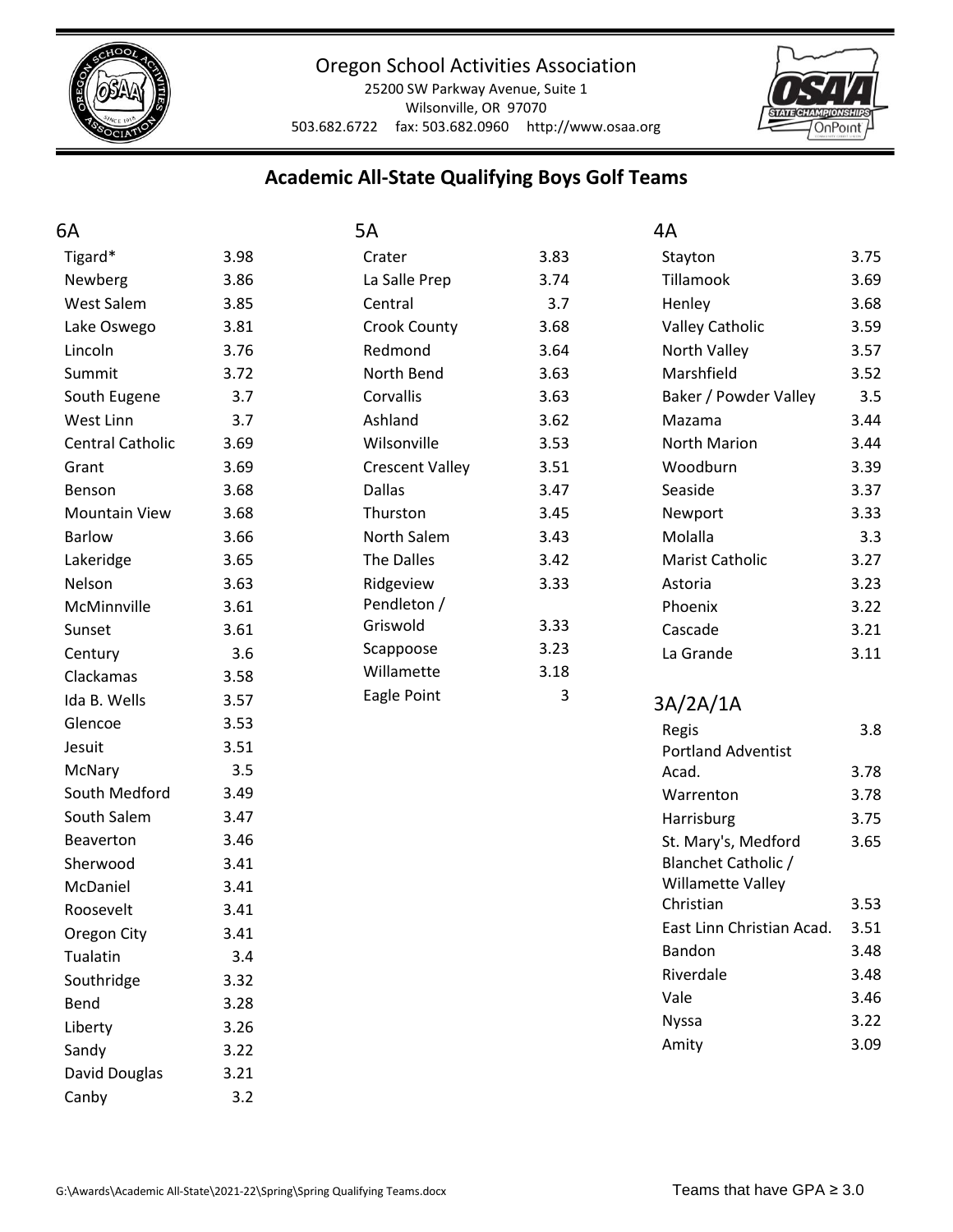

25200 SW Parkway Avenue, Suite 1 Wilsonville, OR 97070 503.682.6722 fax: 503.682.0960 http://www.osaa.org



# **Academic All-State Qualifying Girls Golf Teams**

| 6A                      |      | 5A                     |      | 4A/3A/2A/1A            |      |
|-------------------------|------|------------------------|------|------------------------|------|
| Grant*                  | 3.97 | Wilsonville            | 3.89 | Siuslaw                | 3.89 |
| Nelson                  | 3.96 | Ridgeview              | 3.84 | North Valley           | 3.88 |
| Liberty                 | 3.89 | <b>Crook County</b>    | 3.77 | Baker / Powder         |      |
| McNary                  | 3.89 | <b>Dallas</b>          | 3.77 | Valley                 | 3.85 |
| Cleveland               | 3.88 | La Salle Prep          | 3.77 | Harrisburg             | 3.77 |
| <b>Central Catholic</b> | 3.88 | Corvallis              | 3.71 | Riverdale              | 3.76 |
| <b>Barlow</b>           | 3.88 | Scappoose              | 3.68 | St. Mary's, Medford    | 3.75 |
| Newberg                 | 3.86 | Pendleton /            |      | Seaside                | 3.73 |
| Summit                  | 3.85 | Griswold               | 3.67 | <b>Burns</b>           | 3.68 |
| Jesuit                  | 3.8  | <b>Crescent Valley</b> | 3.66 | Newport                | 3.58 |
| McMinnville             | 3.8  | Redmond                | 3.66 | La Grande              | 3.58 |
| Lake Oswego             | 3.79 | Crater                 | 3.55 | Mazama                 | 3.58 |
| Ida B. Wells            | 3.78 | North Bend             | 3.26 | Marshfield             | 3.51 |
| Bend                    | 3.76 |                        |      | Marist Catholic        | 3.51 |
| Glencoe                 | 3.71 |                        |      | North Marion           | 3.44 |
| <b>West Salem</b>       | 3.7  |                        |      | Stayton                | 3.42 |
| Roosevelt               | 3.69 |                        |      | <b>Hidden Valley</b>   | 3.4  |
| South Medford           | 3.68 |                        |      | Woodburn               | 3.37 |
| Oregon City             | 3.57 |                        |      | Vale                   | 3.37 |
| <b>Tigard</b>           | 3.57 |                        |      | <b>Valley Catholic</b> | 3.36 |
| Canby                   | 3.5  |                        |      | Astoria                | 3.27 |
| Lakeridge               | 3.5  |                        |      |                        |      |
| <b>Grants Pass</b>      | 3.47 |                        |      |                        |      |
| David Douglas           | 3.4  |                        |      |                        |      |
| Sherwood                | 3.19 |                        |      |                        |      |
| <b>Forest Grove</b>     | 3.18 |                        |      |                        |      |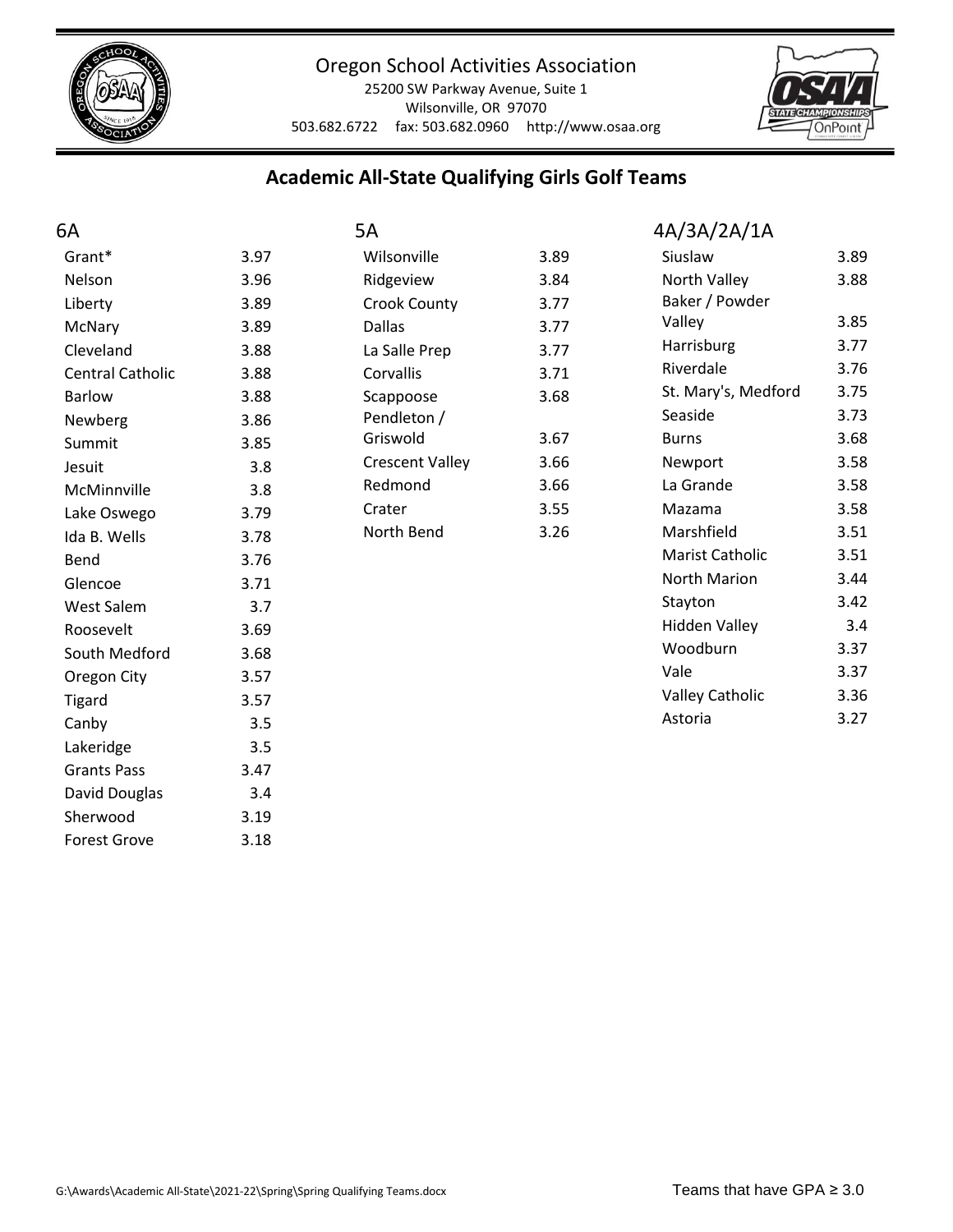

25200 SW Parkway Avenue, Suite 1 Wilsonville, OR 97070 503.682.6722 fax: 503.682.0960 http://www.osaa.org



# **Academic All-State Qualifying Band Schools**

| 6A                   |      | Canby                  | 3.3           | 3A                   |      |
|----------------------|------|------------------------|---------------|----------------------|------|
| Tigard*              | 3.89 |                        |               | Cascade Christian    | 3.77 |
| Nelson               | 3.85 | 5A                     | Pleasant Hill | 3.6                  |      |
| Clackamas            | 3.77 | Putnam                 | 3.82          | <b>Nyssa</b>         | 3.57 |
| Jesuit               | 3.74 | Parkrose               | 3.8           | Santiam Christian    | 3.51 |
| West Linn            | 3.74 | West Albany            | 3.7           | South Umpqua         | 3.46 |
| Roseburg             | 3.71 | Wilsonville            | 3.66          | Creswell             | 3.45 |
| South Salem          | 3.7  | Scappoose              | 3.58          |                      |      |
| Sherwood             | 3.7  | <b>Crescent Valley</b> | 3.58          | 2A/1A                |      |
| Summit               | 3.67 | North Bend             | 3.53          | Crosspoint Christian | 3.86 |
| Lakeridge            | 3.65 | St. Helens             | 3.48          | Oakland              | 3.56 |
| McNary               | 3.64 | Pendleton              | 3.47          |                      |      |
| <b>Barlow</b>        | 3.61 | <b>Crook County</b>    | 3.45          |                      |      |
| <b>Mountain View</b> | 3.61 | La Salle Prep          | 3.32          |                      |      |
| McKay                | 3.6  | Redmond                | 3.25          |                      |      |
| Gresham              | 3.55 |                        |               |                      |      |
| Bend                 | 3.54 | 4A                     |               |                      |      |
| Sandy                | 3.42 | <b>Valley Catholic</b> | 3.75          |                      |      |
| Oregon City          | 3.32 | <b>Tillamook</b>       | 3.64          |                      |      |
| Newberg              | 3.3  | Philomath              | 3.63          |                      |      |
| Canby                | 3.3  | Siuslaw                | 3.41          |                      |      |
| Tigard*              | 3.89 | Gladstone              | 3.41          |                      |      |
| Nelson               | 3.85 | Marshfield             | 3.33          |                      |      |
| Clackamas            | 3.77 | Phoenix                | 3.24          |                      |      |
| Jesuit               | 3.74 | Molalla                | 3.24          |                      |      |
| West Linn            | 3.74 | Mazama                 | 3.13          |                      |      |
| Roseburg             | 3.71 |                        |               |                      |      |
| South Salem          | 3.7  |                        |               |                      |      |
| Sherwood             | 3.7  |                        |               |                      |      |
| Summit               | 3.67 |                        |               |                      |      |
| Lakeridge            | 3.65 |                        |               |                      |      |
| McNary               | 3.64 |                        |               |                      |      |
| <b>Barlow</b>        | 3.61 |                        |               |                      |      |
| <b>Mountain View</b> | 3.61 |                        |               |                      |      |
| McKay                | 3.6  |                        |               |                      |      |
| Gresham              | 3.55 |                        |               |                      |      |
| Bend                 | 3.54 |                        |               |                      |      |
| Sandy                | 3.42 |                        |               |                      |      |
| Oregon City          | 3.32 |                        |               |                      |      |

Newberg 3.3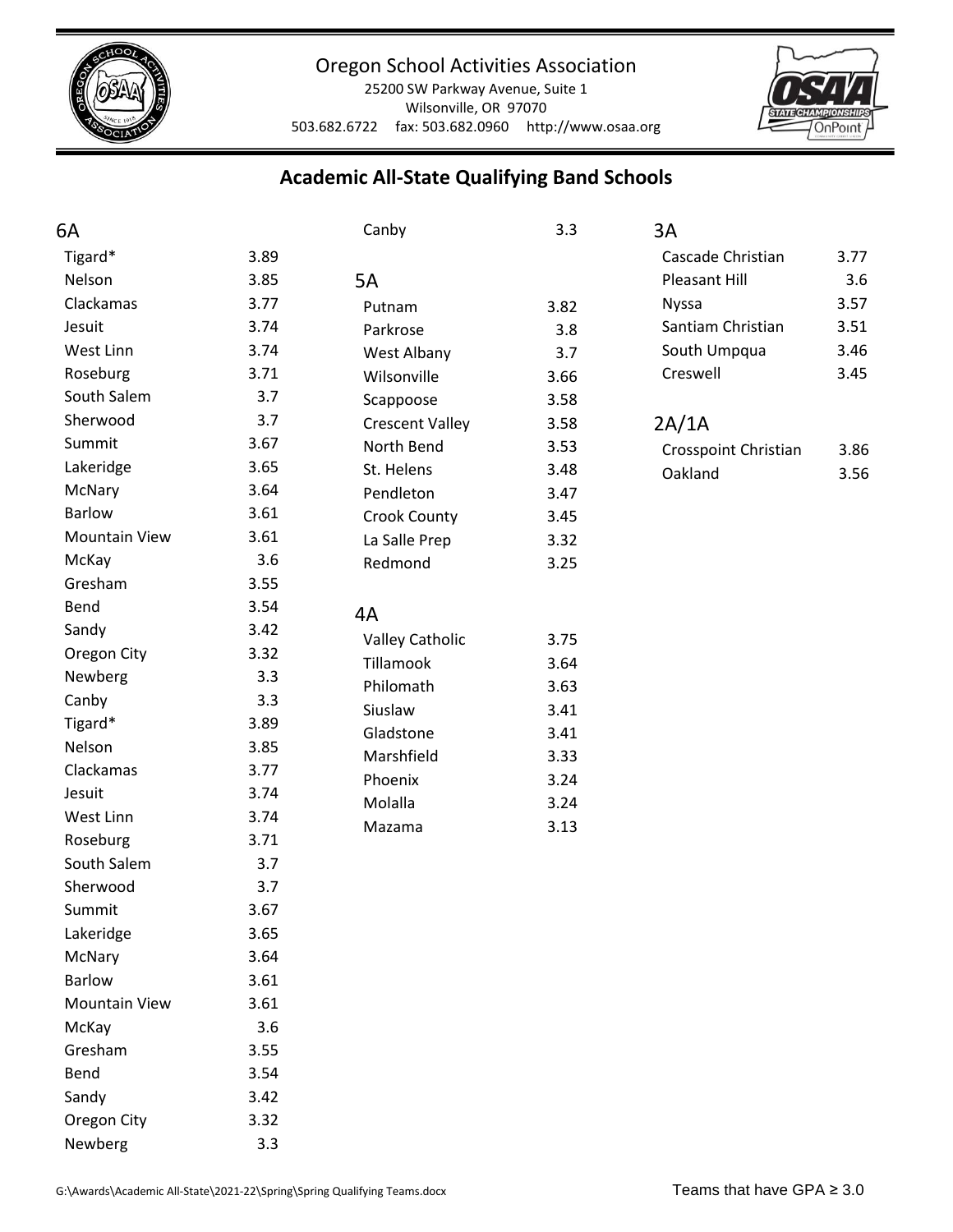

25200 SW Parkway Avenue, Suite 1 Wilsonville, OR 97070 503.682.6722 fax: 503.682.0960 http://www.osaa.org



 $3.63$  $3.62$ 3.36  $3.27$ 

## **Academic All-State Qualifying Choir Schools**

| 6A                   |      | 5A                     |      | 3A                       |      |
|----------------------|------|------------------------|------|--------------------------|------|
| Nelson               | 3.7  | Parkrose               | 3.71 | Santiam Christian        | 3.63 |
| McNary               | 3.67 | Corvallis              | 3.68 | <b>Blanchet Catholic</b> | 3.62 |
| Clackamas            | 3.66 | Putnam                 | 3.53 | <b>Nyssa</b>             | 3.36 |
| Tigard               | 3.65 | La Salle Prep          | 3.52 | South Umpqua             | 3.27 |
| South Salem          | 3.64 | North Bend             | 3.49 |                          |      |
| Summit               | 3.62 | Wilsonville            | 3.45 | 2A/1A                    |      |
| Lakeridge            | 3.62 | Scappoose              | 3.37 | Crosspoint Christian*    | 3.89 |
| Jesuit               | 3.62 | West Albany            | 3.29 | Southwest Christian      | 3.74 |
| West Linn            | 3.56 | <b>Crescent Valley</b> | 3.25 | North Clackamas          |      |
| <b>Barlow</b>        | 3.56 | Pendleton              | 3.01 | Christian                | 3.74 |
| Sherwood             | 3.55 |                        |      | Oakland                  | 3.4  |
| Bend                 | 3.54 | 4A                     |      | St. Paul                 | 3.39 |
| Newberg              | 3.53 | <b>Valley Catholic</b> | 3.71 | Western Christian        | 3.3  |
| Oregon City          | 3.51 | Gladstone              | 3.51 |                          |      |
| Gresham              | 3.41 | Molalla                | 3.34 |                          |      |
| McKay                | 3.4  | Siuslaw                | 3.17 |                          |      |
| Canby                | 3.38 | Mazama                 | 3.15 |                          |      |
| McMinnville          | 3.33 | Tillamook              | 3.14 |                          |      |
| Sandy                | 3.3  | Philomath              | 3.09 |                          |      |
| <b>Mountain View</b> | 3.13 |                        |      |                          |      |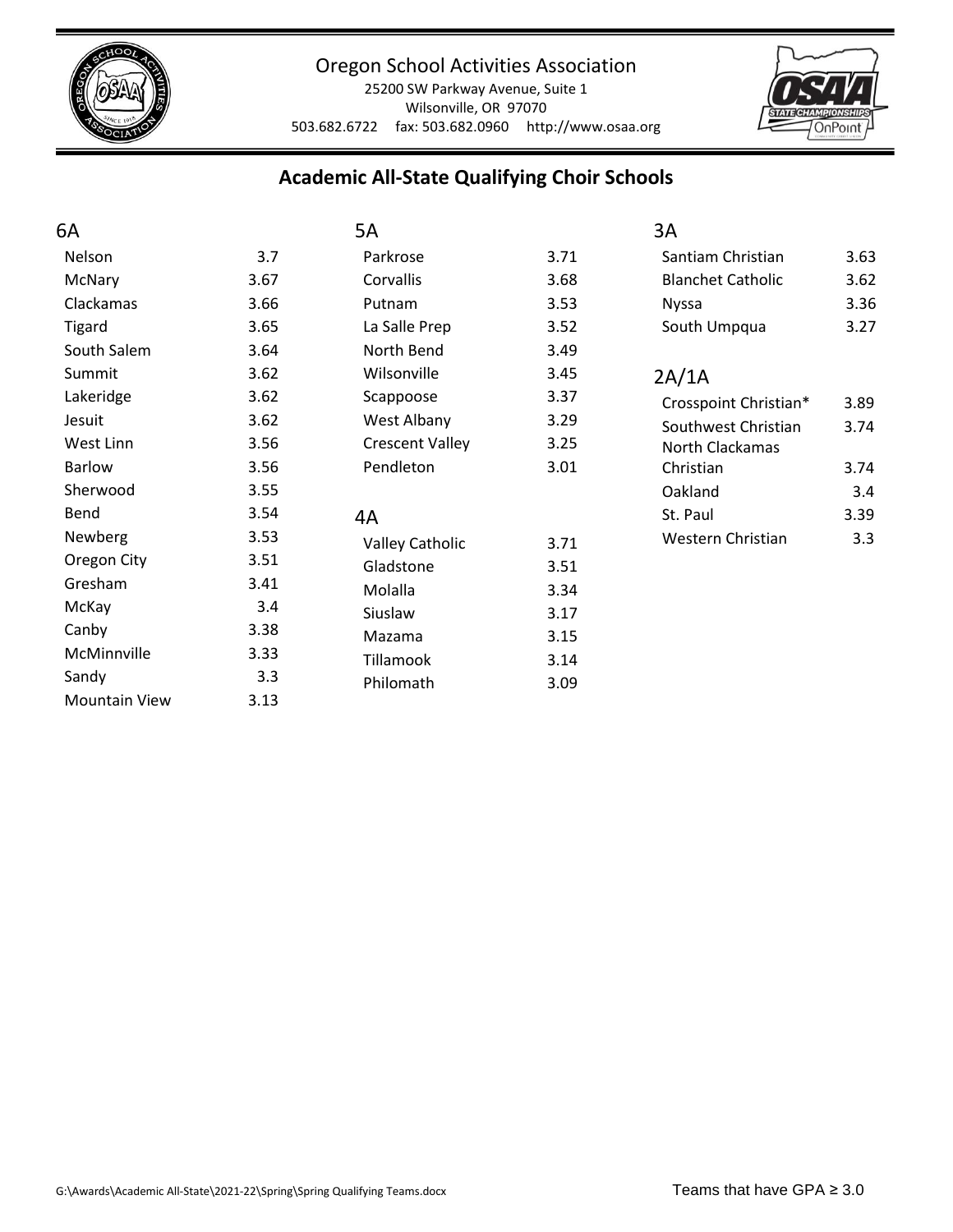

25200 SW Parkway Avenue, Suite 1 Wilsonville, OR 97070 503.682.6722 fax: 503.682.0960 http://www.osaa.org



## **Academic All-State Qualifying Orchestra Schools**

## 6A/5A/4A/3A/2A/1A

| South Salem*           | 3.87 |
|------------------------|------|
| Clackamas              | 3.84 |
| <b>Valley Catholic</b> | 3.83 |
| Wilsonville            | 3.8  |
| Bend                   | 3.75 |
| Summit                 | 3.72 |
| McNary                 | 3.72 |
| Newberg                | 3.69 |
| West Linn              | 3.66 |
| Nelson                 | 3.65 |
| Mountain View          | 3.65 |
| Lakeridge              | 3.61 |
| Putnam                 | 3.54 |
| Tigard                 | 3.53 |
| McKay                  | 3.52 |
| Pendleton              | 3.35 |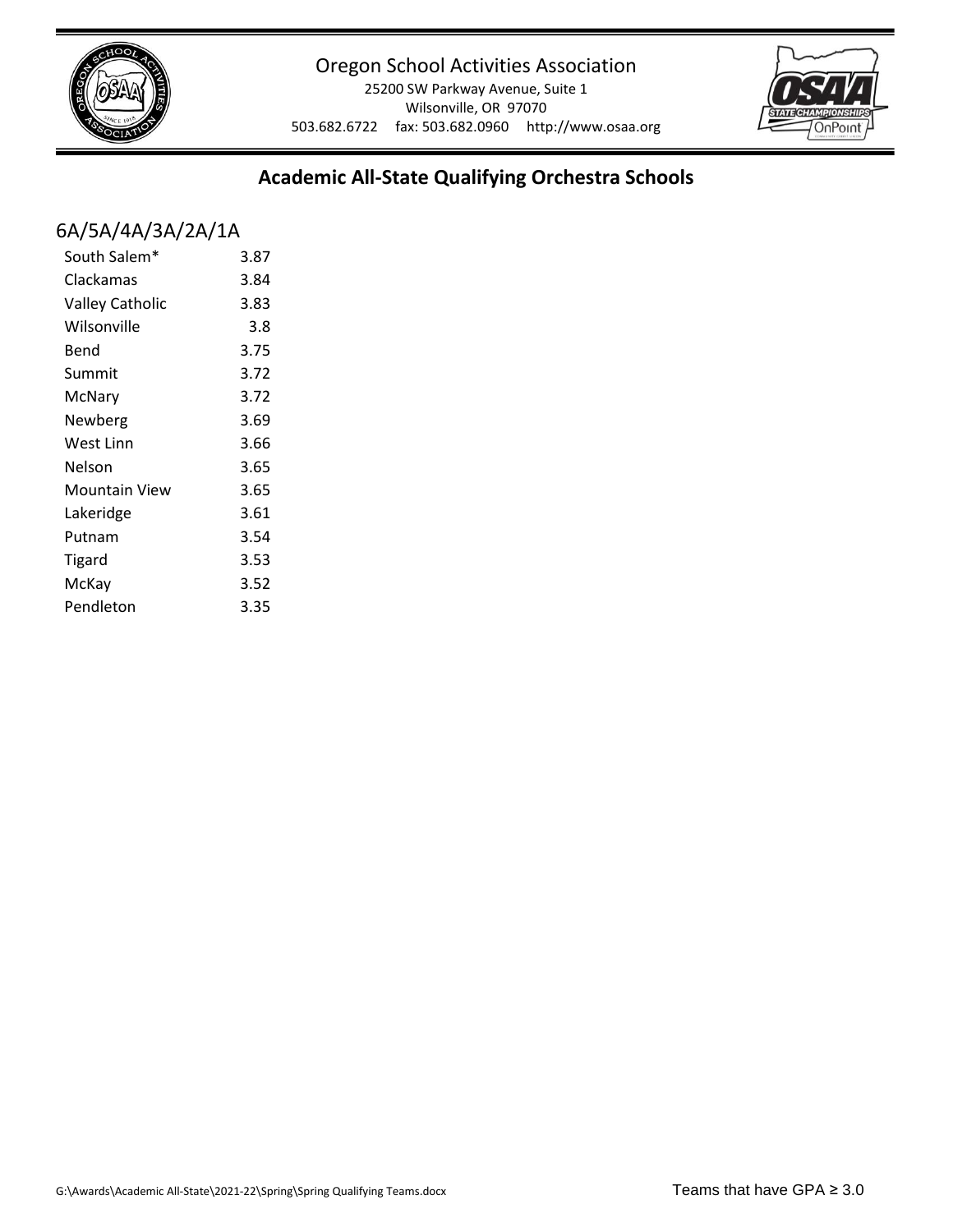

25200 SW Parkway Avenue, Suite 1 Wilsonville, OR 97070 503.682.6722 fax: 503.682.0960 http://www.osaa.org



# **Academic All-State Qualifying Speech Schools**

## 6A/5A/4A/3A/2A/1A

| Barlow*                | 3.95 |
|------------------------|------|
| Sandy*                 | 3.95 |
| Oregon City            | 3.93 |
| St. Mary's,            |      |
| Medford                | 3.93 |
| Bend                   | 3.89 |
| Clackamas              | 3.79 |
| <b>Crescent Valley</b> | 3.79 |
| Sherwood               | 3.79 |
| South Salem            | 3.78 |
| <b>Blanchet</b>        |      |
| Catholic               | 3.77 |
| West Albany            | 3.77 |
| McDaniel               | 3.75 |
| <b>Marist Catholic</b> | 3.75 |
| Lakeridge              | 3.69 |
| Willamette             | 3.68 |
| <b>Tigard</b>          | 3.67 |
| Phoenix                | 3.67 |
| Nelson                 | 3.64 |
| Summit                 | 3.64 |
| Tillamook              | 3.64 |
| Gresham                | 3.61 |
| La Salle Prep          | 3.59 |
| McMinnville            | 3.48 |
| Marshfield             | 3.23 |